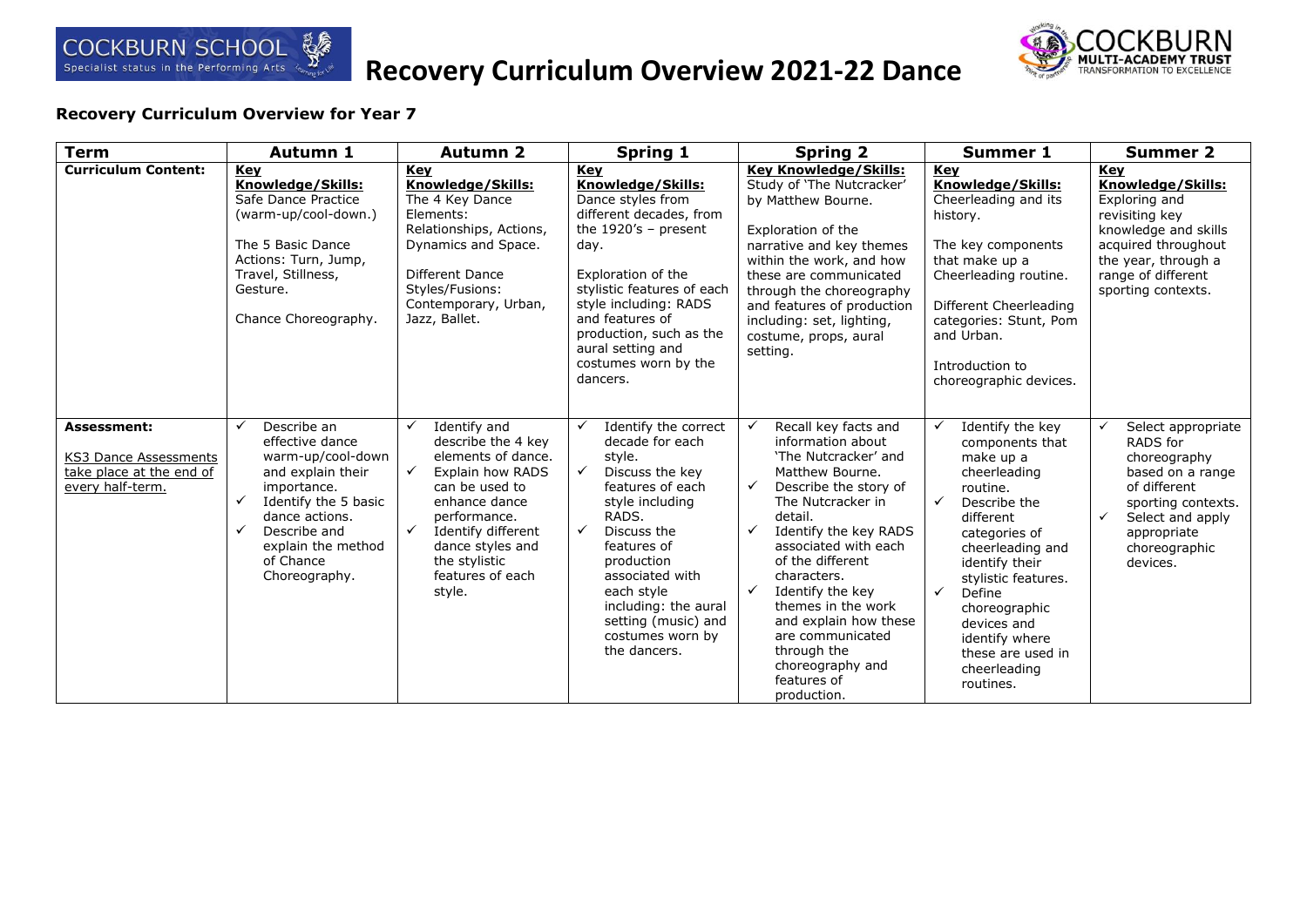| <b>Term</b>                                                                                             | Autumn 1                                                                                                                                                                                                                                                                                                                  | <b>Autumn 2</b>                                                                                                                                                                                                                                                                     | <b>Spring 1</b>                                                                                                                                                                                                                                                                                                                                | <b>Spring 2</b>                                                                                                                                                                                                                                                          | <b>Summer 1</b>                                                                                                                                                                                                                                    | <b>Summer 2</b>                                                                                                                                                                                                                                    |
|---------------------------------------------------------------------------------------------------------|---------------------------------------------------------------------------------------------------------------------------------------------------------------------------------------------------------------------------------------------------------------------------------------------------------------------------|-------------------------------------------------------------------------------------------------------------------------------------------------------------------------------------------------------------------------------------------------------------------------------------|------------------------------------------------------------------------------------------------------------------------------------------------------------------------------------------------------------------------------------------------------------------------------------------------------------------------------------------------|--------------------------------------------------------------------------------------------------------------------------------------------------------------------------------------------------------------------------------------------------------------------------|----------------------------------------------------------------------------------------------------------------------------------------------------------------------------------------------------------------------------------------------------|----------------------------------------------------------------------------------------------------------------------------------------------------------------------------------------------------------------------------------------------------|
| <b>Curriculum Content:</b><br><b>Priority Essential</b><br>knowledge and skills<br>that will be taught. | Key<br>Knowledge/Skills:<br>Stimuli that can be used<br>as a starting point for<br>choreography including:<br>music, themes/ideas,<br>props, artwork and<br>texts.<br>How to develop different<br>ideas from a stimulus.                                                                                                  | <u>Kev</u><br>Knowledge/Skills:<br>Musical Theatre and the<br>different genres of<br>musical: book, jukebox,<br>concept, rock/pop etc.<br>Further develop<br>knowledge of features of<br>production.                                                                                | Key<br>Knowledge/Skills:<br>Study of 'Swansong' by<br>Christopher Bruce.<br>Exploration of the<br>narrative and key<br>themes within the work,<br>and how these are<br>communicated through<br>the choreography and<br>features of production<br>including: set, lighting,<br>costume, props, aural<br>setting.                                | Key<br>Knowledge/Skills:<br>Urban dance styles.<br>Exploration of hip hop,<br>popping and locking,<br>krumping, breaking,<br>vogueing* and<br>waacking*.<br>*Developing knowledge<br>of the links between<br>these styles and the<br>LGBTQ community.                    | Key<br>Knowledge/Skills:<br>Dance styles from<br>around the world:<br>Bollywood (India),<br>Capoeira (Brazil), Haka<br>(New Zealand),<br>Gumboot (Africa).<br>The historical and social<br>context of each style.                                  | Key<br>Knowledge/Skills:<br>Dance styles from<br>around the world:<br>Flamenco/Tango<br>(Spain), CanCan<br>(France), Samba<br>(Brazil), Waltz (Austria).<br>The historical and social<br>context of each style.                                    |
| <b>Recovery:</b><br><b>Essential Knowledge</b><br>from previous term(s)<br>that needs revisiting        | Working from different<br>stimuli (from A Sporting<br>Chance).<br>Skill such as<br>communication,<br>leadership and the<br>ability to work as part of<br>a group.<br>How to safely<br>incorporate props within<br>choreography.                                                                                           | RADS - in particular,<br>gestures.<br>How to use RADS<br>effectively to<br>communicate a<br>narrative, for example:<br>through the use of<br>different dynamics.<br>Expressive skills and<br>how to apply these<br>within performance.                                              | What repertoire is.<br>Key vocabulary in<br>relation to dance<br>appreciation (critical<br>appreciation of own and<br>professional work.)                                                                                                                                                                                                      | Key RADS and how<br>these differ across<br>different styles of<br>dance.<br>Historical and social<br>contexts of each of the<br>different styles.<br>Expressive skills and<br>how to apply these<br>within performance.                                                  | Key RADS and how to<br>select and apply<br>relevant RADS<br>dependant on the style.<br>Historical and social and<br>cultural contexts of each<br>dance style.<br>Expressive skills and<br>how to apply these<br>effectively within<br>performance. | Key RADS and how to<br>select and apply<br>relevant RADS<br>dependant on the style.<br>Historical and social and<br>cultural contexts of each<br>dance style.<br>Expressive skills and<br>how to apply these<br>effectively within<br>performance. |
| <b>Assessment:</b><br>KS3 Dance Assessments<br>take place at the end of<br>every half-term.             | $\checkmark$<br>Identify the<br>different stimuli<br>that can be used as<br>a starting point for<br>choreography.<br>Describe different<br>$\checkmark$<br>dance ideas in<br>response to a range<br>of different stimuli.<br>$\checkmark$<br>Explain selection<br>and use of RADS in<br>relation to different<br>stimuli. | $\checkmark$<br>Identify the<br>different types of<br>musical.<br>$\checkmark$<br>Describe and<br>explain the stylistic<br>features of musical<br>theatre.<br>$\checkmark$<br>Describe different<br>features of<br>production and<br>explain how they<br>support the dance<br>idea. | Recall keys facts<br>✓<br>and information<br>about 'Swansong'<br>and Christopher<br>Bruce.<br>$\checkmark$<br>Identify the key<br>RADS used in the<br>choreography.<br>$\checkmark$<br>Identify the key<br>themes in the work<br>and explain how<br>these are<br>communicated<br>through the<br>choreography and<br>features of<br>production. | Recall key facts and<br>information about<br>each of the<br>different styles.<br>$\checkmark$<br>Identify the stylistic<br>features of each<br>Urban dance style.<br>$\checkmark$<br>Explain how<br>Vogueing and<br>Waacking are<br>connected to the<br>LGBTQ community. | Recall key facts and<br>$\checkmark$<br>information about<br>the historical and<br>social context of<br>each style.<br>$\checkmark$<br>Identify the key<br>RADS associated<br>with each of the<br>different styles.                                | Recall key facts and<br>✓<br>information about<br>the historical and<br>social context of<br>each style.<br>$\checkmark$<br>Identify the key<br>RADS associated<br>with each of the<br>different styles.                                           |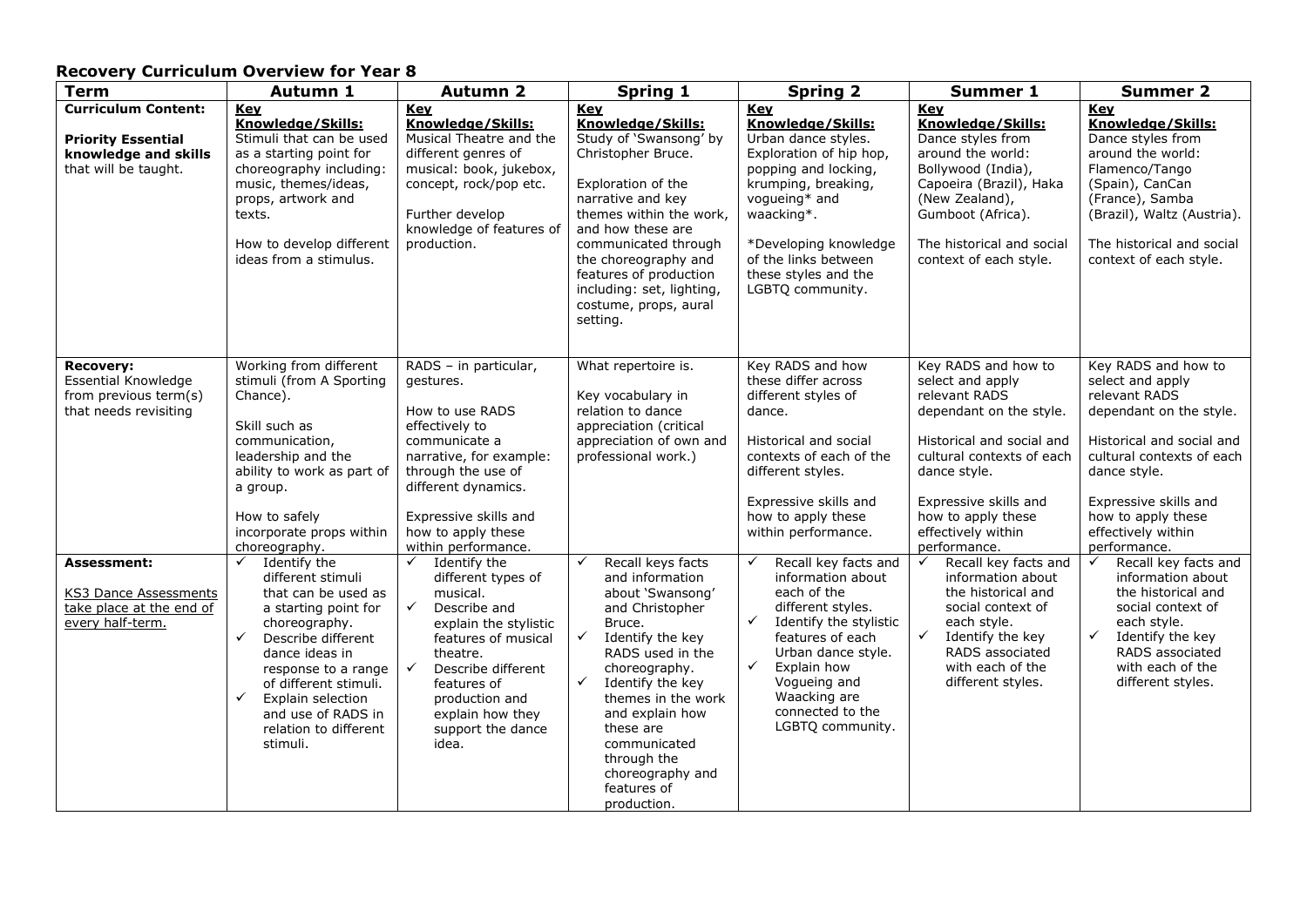| <b>Recovery Curriculum Overview for Year 9</b>                                                          |                                                                                                                                                                                                                                            |                                                                                                                                                                                                                                                                                                                                            |                                                                                                                                                                                                                                                                        |                                                                                                                                                                                                                                                                        |                                                                                                                                                            |                                                                                                                                                                                  |
|---------------------------------------------------------------------------------------------------------|--------------------------------------------------------------------------------------------------------------------------------------------------------------------------------------------------------------------------------------------|--------------------------------------------------------------------------------------------------------------------------------------------------------------------------------------------------------------------------------------------------------------------------------------------------------------------------------------------|------------------------------------------------------------------------------------------------------------------------------------------------------------------------------------------------------------------------------------------------------------------------|------------------------------------------------------------------------------------------------------------------------------------------------------------------------------------------------------------------------------------------------------------------------|------------------------------------------------------------------------------------------------------------------------------------------------------------|----------------------------------------------------------------------------------------------------------------------------------------------------------------------------------|
| <b>Term</b>                                                                                             | <b>Autumn 1</b>                                                                                                                                                                                                                            | <b>Autumn 2</b>                                                                                                                                                                                                                                                                                                                            | <b>Spring 1</b>                                                                                                                                                                                                                                                        | <b>Spring 2</b>                                                                                                                                                                                                                                                        | <b>Summer 1</b>                                                                                                                                            | <b>Summer 2</b>                                                                                                                                                                  |
| <b>Curriculum Content:</b><br><b>Priority Essential</b><br>knowledge and skills<br>that will be taught. | Key<br>Knowledge/Skills:<br>Developing dance<br>technique.                                                                                                                                                                                 | <b>Key</b><br>Knowledge/Skills:<br>Developing dance<br>technique.<br>Workshops in different<br>styles of dance: Ballet,<br>Contemporary, Hip Hop,<br>Commercial, Musical<br>Theatre and Jazz.                                                                                                                                              | Key<br>Knowledge/Skills:<br>Whole-class<br>performance piece to<br>develop knowledge and<br>understanding of the<br>choreographic process.                                                                                                                             | Key<br>Knowledge/Skills:<br>Whole-class<br>performance piece to<br>develop knowledge and<br>understanding of the<br>choreographic process.                                                                                                                             | <b>Key</b><br>Knowledge/Skills:<br>Choreography<br>workshops.<br>Developing the ability to<br>create own work.                                             | Key<br>Knowledge/Skills:<br>Choreography<br>workshops.                                                                                                                           |
| <b>Recovery:</b><br>Essential Knowledge<br>from previous term that<br>needs revisiting                  | Safe working practices<br>in dance (process and in<br>performance.)<br>Stylistic features of<br>different dance styles.<br>Physical, technical and<br>expressive skills - their<br>definitions and how to<br>develop these in<br>practice. | Dance styles from<br>around the world and<br>their stylistic features.<br>Social, historical and<br>cultural contexts of each<br>style.<br>Physical, technical and<br>expressive skills - their<br>definitions and how to<br>develop these in<br>practice.                                                                                 | Principles of<br>choreography - how to<br>develop ideas from a<br>stimulus, selecting<br>appropriate RADS, how<br>to structure a piece of<br>choreography.<br>The importance of the<br>rehearsal process.<br>Applying physical,<br>technical and expressive<br>skills. | Principles of<br>choreography - how to<br>develop ideas from a<br>stimulus, selecting<br>appropriate RADS, how<br>to structure a piece of<br>choreography.<br>The importance of the<br>rehearsal process.<br>Applying physical,<br>technical and expressive<br>skills. | Principles of<br>choreography - how to<br>develop ideas from a<br>stimulus, selecting<br>appropriate RADS, how<br>to structure a piece of<br>choreography. | Principles of<br>choreography - how to<br>develop ideas from a<br>stimulus, selecting<br>appropriate RADS, how<br>to structure a piece of<br>choreography.                       |
| Assessment:                                                                                             | Describe safe dance<br>$\checkmark$<br>practices referring<br>to process and<br>product.<br>$\checkmark$<br>Identify, describe<br>and explain<br>physical, technical<br>and expressive<br>skills.                                          | Identify, describe<br>✓<br>and explain the<br>stylistic features of<br>each style.<br>$\checkmark$<br>Describe/explain<br>the social, historical<br>and cultural<br>contexts of each<br>style.<br>$\checkmark$<br>Identify, describe<br>and explain<br>physical, technical<br>and expressive<br>skills appropriate to<br>each dance style. | Ability to select and<br>$\checkmark$<br>apply relevant<br>physical, technical<br>and expressive<br>skills within<br>rehearsal and<br>performance.<br>Ability to<br>✓<br>demonstrate<br>rehearsal discipline<br>and collaboration<br>skills.                           | Ability to reflect on<br>own performance:<br>identifying<br>strengths/areas for<br>improvement and<br>what they most<br>enjoyed/found<br>most challenging.                                                                                                             | Ability to<br>✓<br>choreograph dances<br>in response to<br>different stimuli.                                                                              | Ability to select and<br>$\checkmark$<br>apply relevant<br>movement<br>vocabulary.<br>$\checkmark$<br>Knowledge and<br>understanding of<br>how to cater to a<br>target audience. |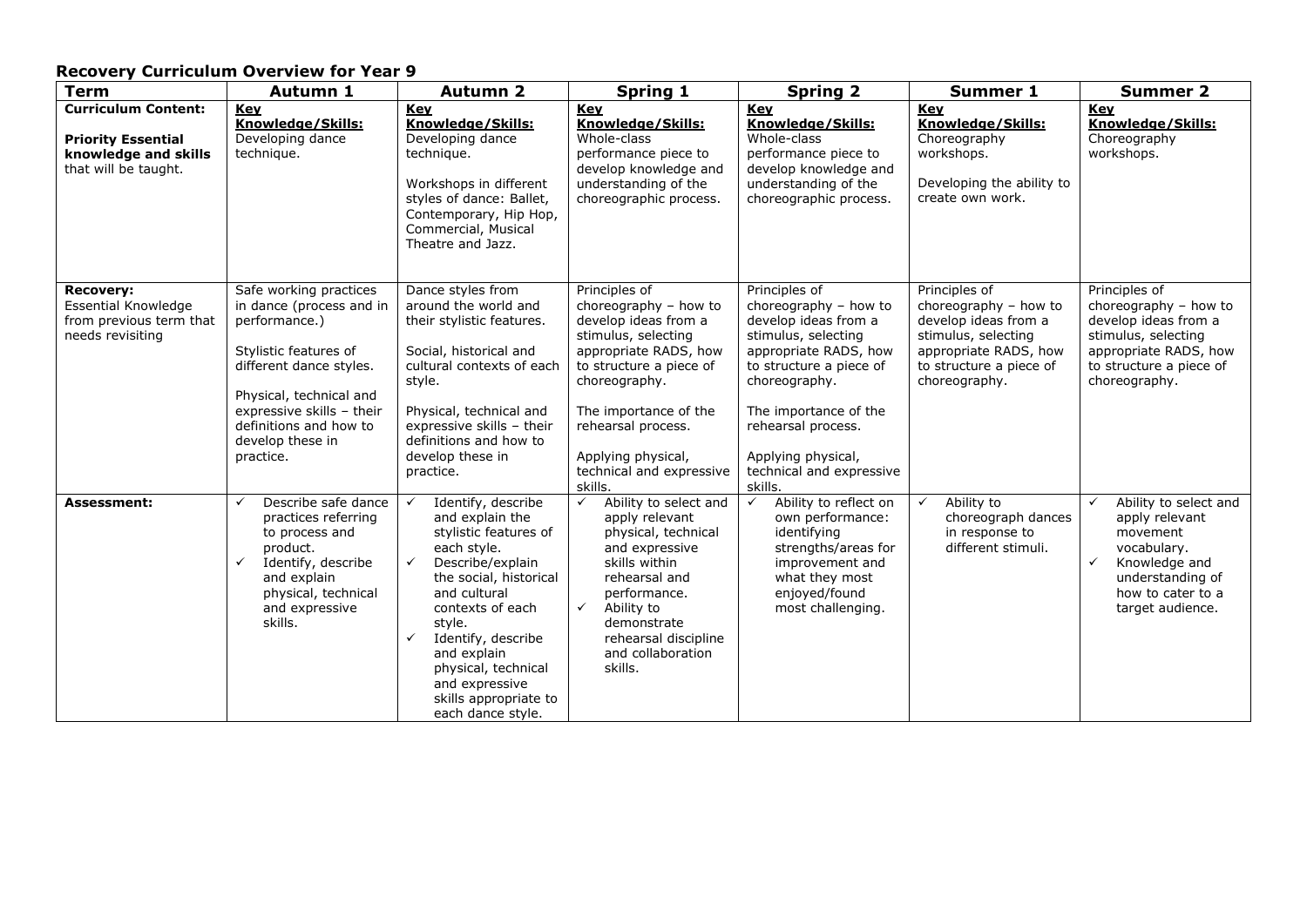| <b>Term</b>                                                                                             | <b>Autumn 1</b>                                                                                                                  | <b>Autumn 2</b>                                                                                                                                                                                                                                     | <b>Spring 1</b>                                                                               | <b>Spring 2</b>                                                                                                                                                                                                                                              | <b>Summer 1</b>                                                                                                                                                                                                                                                                                          | <b>Summer 2</b>                                                                                                                                                                                                       |
|---------------------------------------------------------------------------------------------------------|----------------------------------------------------------------------------------------------------------------------------------|-----------------------------------------------------------------------------------------------------------------------------------------------------------------------------------------------------------------------------------------------------|-----------------------------------------------------------------------------------------------|--------------------------------------------------------------------------------------------------------------------------------------------------------------------------------------------------------------------------------------------------------------|----------------------------------------------------------------------------------------------------------------------------------------------------------------------------------------------------------------------------------------------------------------------------------------------------------|-----------------------------------------------------------------------------------------------------------------------------------------------------------------------------------------------------------------------|
| <b>Curriculum Content:</b><br><b>Priority Essential</b><br>knowledge and skills<br>that will be taught. | Key<br>Knowledge/Skills:<br>Developing dance<br>technique and<br>performance skills -<br>preparation for a dance<br>audition.    | <b>Key Knowledge/Skills:</b><br>CAPA229: Ensemble Dance<br>Developing appropriate knowledge and technical<br>dance skills in a chosen dance style. Performing<br>short sequences in this style.                                                     |                                                                                               | <b>Key</b><br>Knowledge/Skills:<br>CAPA2229: Ensemble<br>Dance<br>Final performance(s) in<br>chosen dance style.<br>Reflecting on own<br>performance.                                                                                                        | <b>Key</b><br>Knowledge/Skills:<br>Preparation for a Live<br>Performance (Mock)<br>Researching<br>performance ideas,<br>exploring personal aims<br>and image, equipment,<br>Health and Safety,<br>selecting and applying<br>appropriate dance<br>repertoire for the<br>performance, dance<br>techniques. | <b>Key Knowledge/Skills:</b><br>Preparation for a Live<br>Performance (Mock)<br>Performance skills,<br>communication skills,<br>Live performance<br>production/management.<br>Reflecting on mock Live<br>Performance. |
| <b>Recovery:</b><br>Essential Knowledge<br>from previous term that<br>needs revisiting.                 | Knowledge and<br>understanding of<br>principles of<br>choreography.                                                              | Technical and physical dance skills. Definitions and<br>how to apply these within performance.                                                                                                                                                      |                                                                                               | Performance skills in<br>dance. Definitions and<br>how to apply these<br>within performance.                                                                                                                                                                 | Research skills.<br>Generating ideas from a<br>stimulus.<br>Principles of<br>choreography.                                                                                                                                                                                                               | Health and safety.<br>Repertoire.<br>Evaluation skills.                                                                                                                                                               |
| Assessment:                                                                                             | Perform a dance<br>audition and<br>demonstrate key<br>skills<br>Reflect on own<br>✓<br>performance within<br>the dance audition. | $\checkmark$<br>piece.<br>1.2 Perform in the chosen dance genre<br>$\checkmark$<br>demonstrating:<br>-Knowledge and understanding of the<br>chosen genre<br>-Co-ordination<br>-Musicality<br>-Physical awareness and control<br>-Spatial awareness. | 1.1 Work collaboratively to rehearse a dance<br>technique and technique and vocabulary of the | 2.1 Reflect on the<br>$\checkmark$<br>performance and<br>their own<br>contribution and<br>identify strengths<br>and areas for<br>development.<br>2.2 Describe what<br>$\checkmark$<br>they most enjoyed<br>and found most<br>challenging about<br>the style. | 1 Be able to plan<br>for a live<br>performance.<br>2 Be able to<br>$\checkmark$<br>demonstrate the<br>skills for a live<br>performance.                                                                                                                                                                  | 3.1 Review<br>performance in the<br>light of feedback.<br>3.2 Suggest ways to<br>$\checkmark$<br>improve future<br>performances.                                                                                      |